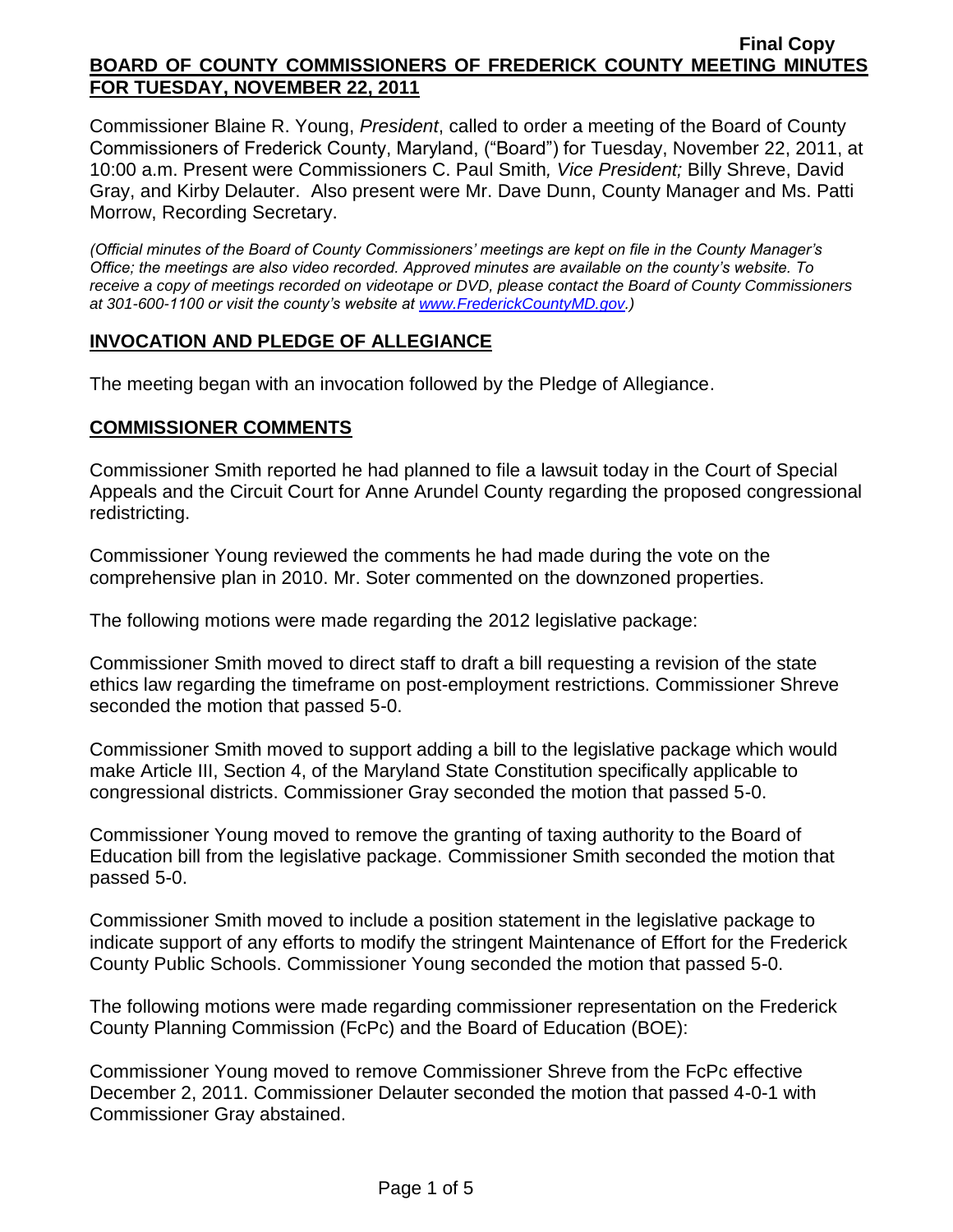Commissioner Young moved to appoint Commissioner Shreve as liaison to the BOE effective December 2, 2011. Commissioner Smith seconded the motion that passed 4-0-1 with Commissioner Gray abstained.

Commissioner Shreve moved to remove Commissioner Young as liaison from the BOE effective December 2, 2011. Commissioner Delauter seconded the motion that passed 4-0-1 with Commissioner Gray abstained.

Commissioner Shreve moved to appoint Commissioner Young as a member of the FcPc effective December 2, 2011. Commissioner Delauter seconded the motion that passed 4-1 with Commissioner Gray opposed.

## **Update of Board of County Commissioners' Administrative Actions – Commissioner Blaine R. Young and Dave Dunn, Office of the County Manager**

Commissioner Young and Mr. Dunn briefed the public on the Board's recent administrative actions.

# **PUBLIC HEARING**

## **To Consider Zoning Text Amendment #ZT-11-14, To Amend Certain Sections of the Frederick County Code to Create a New Mixed Euclidean (MX) Zoning District – Eric Soter and Shawna Lemonds, Community Development Division**

A public hearing was held, as duly advertised, on a proposed zoning ordinance text amendment to create a new MX zoning district.

Ms. Lemonds presented the text amendment to the Board. She indicated the FcPc did not send forward a favorable recommendation on the text amendment in its current form rather that the text amendment be re-presented with more detailed information as to where it could be applied as related to its intent.

Public comment was heard from:

• Rand Weinberg, Esquire, Weinberg and Miller, LLC

Commissioner Young moved to adopt the ordinance to approve zoning text amendment #ZT-11-14 with the changes suggested by staff and with an effective date of December 2, 2011. Commissioner Smith seconded the motion that passed 4-1 with Commissioner Gray opposed.

(A copy of the approved/adopted ordinance can be obtained in the County Manager's Office or from the county's website, [www.FrederickCountyMD.gov.](http://www.frederickcountymd.gov/))

# **CONSENT AGENDA**

The following items were presented on the consent agenda: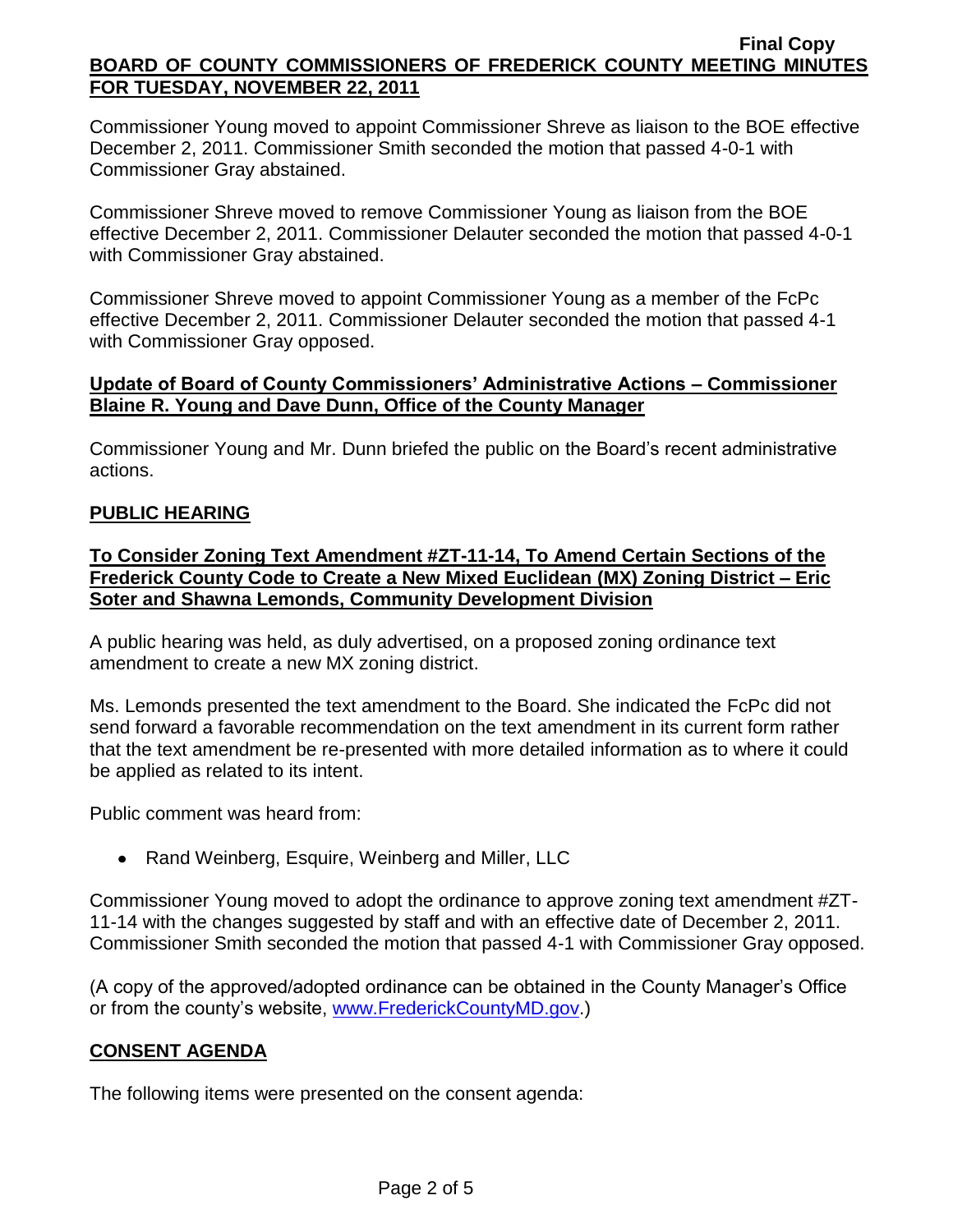## BID AWARDS

- Purchasing Memo #12-083 Bulk Road Salt and Pre-treated Rock Salt (Piggyback Contract) Award to: International Salt Company, LLC Award amount: Bulk Road Salt - \$56.40/ton Pre-treated Bulk Road Salt - \$80.02
- Purchasing Memo # 12-084 Approval to Contract with Independent Snow Removal **Contractors** Award to: Various Vendors Funding to come from Snow Removal Contractors Account

### GRANT

FY 2011 State Homeland Security Grant Program and Attached Budget Transfer and Subgrants to the Sheriff's Office, The City of Frederick, City of Brunswick and Town of Thurmont – Seamus Mooney, Emergency Management Division

Commissioner Smith moved to approve the consent agenda as presented. Commissioner Gray seconded the motion that passed 5-0.

#### **ADMINISTRATIVE BUSINESS**

Approval of Board of County Commissioners' Meeting Minutes

The following minutes were approved by unanimous consent:

- Thursday, October 13, 2011
- Thursday, October 13, 2011, Afternoon
- Tuesday, October 18, 2011, Evening

### **Bid Awards – Hal Good, Finance Division**

### Purchasing Memo #12-080 – Preventive Maintenance Contract for Law Enforcement Center **Generators**

Mr. Austin Abraham, Management Services Division, commented on the purchase request.

Commissioner Smith moved to approve Purchasing Memo #12-080 as presented. Commissioner Gray seconded the motion that passed 5-0.

### Purchasing Memo #12-082 – Approval of Storage Tank Rental Agreement and Liquid De-icing Material (Caliber M1000)

Commissioner Smith moved to approve Purchasing Memo #12-082 as presented. Commissioner Delauter seconded the motion that passed 5-0.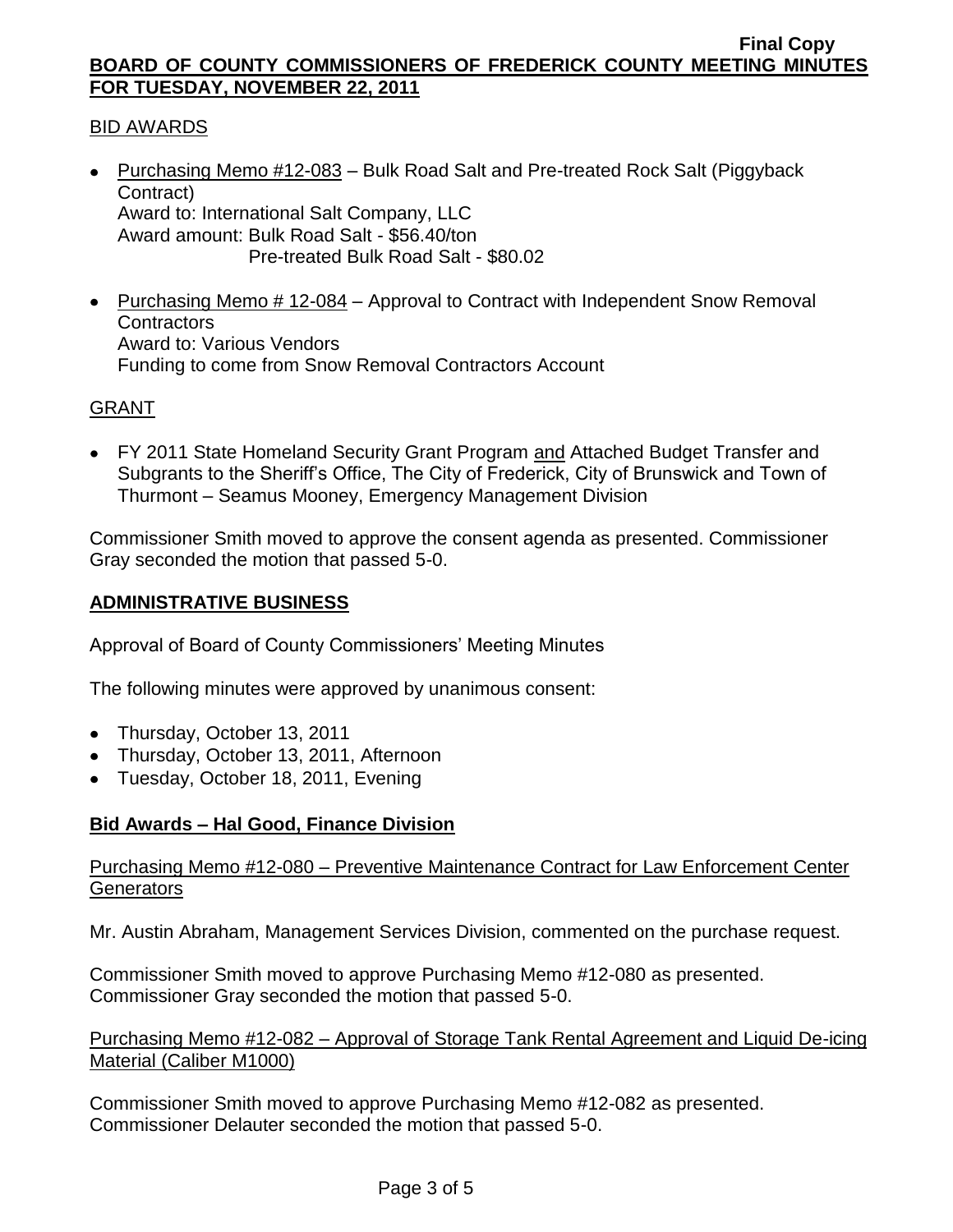## **Fire and Rescue Equipment Lease Financing – Lori Depies, Finance Division**

Ms. Depies presented the request to accept the JPMorgan Chase Bank, N.A. proposal to provide lease financing for fire and rescue equipment and to refinance the remaining principal of the 2006 fire and rescue equipment lease.

Mr. Sam Ketterman, Davenport and Company, LLC; and Mr. Tom Owens and Mr. Steve Leatherman, Fire and Rescue Services Division, commented on the proposal.

It was indicated Mr. Owens would commence a strategic plan that would include a tactical unit deployment plan.

Commissioner Shreve moved to approve the proposed resolution that would approve the selection of JPMorgan Chase Bank, N.A. to provide the financing for the FY 2012 equipment lease and the refunding of the 2006 lease financing and would authorize staff and the county bond counsel, Venable, LLP, to negotiate legal documents for an amount not to exceed \$2,700,000. Commissioner Delauter seconded the motion that passed 5-0.

(A copy of the approved/adopted resolution can be obtained in the County Manager's Office or from the county's website, [www.FrederickCountyMD.gov.](http://www.frederickcountymd.gov/))

### **Community Development Division Enterprise Fund Designation and Related Issues – Eric Soter, Community Development Division (CDD)**

Mr. Soter provided background regarding the enterprise fund for the Department of Permits and Inspections (formerly the Permitting and Development Review Division).

Ms. Lori Depies, Finance Division, discussed the fund's decreasing revenues due to a lack of fees and charges.

Commissioner Gray moved to eliminate the enterprise fund designation as part of the upcoming FY 2013 budget cycle for the CDD. Commissioner Sheve seconded the motion that passed 5-0.

It was indicated a resolution or ordinance may be required to fully dissolve the fund and would be brought back in a separate action by legal staff.

### **Letter to the Federal Energy Regulatory Commission Regarding Allegheny Storage Project – Eric Soter, Community Development Division**

Commissioner Young read the draft letter regarding the proposed natural gas compressor station in Myersville.

Commissioner Smith moved to authorize Commissioner Young to sign the letter on behalf of the Board. Commissioner Shreve seconded the motion that passed 5-0.

### **COMMISSIONER COMMENTS**

The Board wished all a happy Thanksgiving.